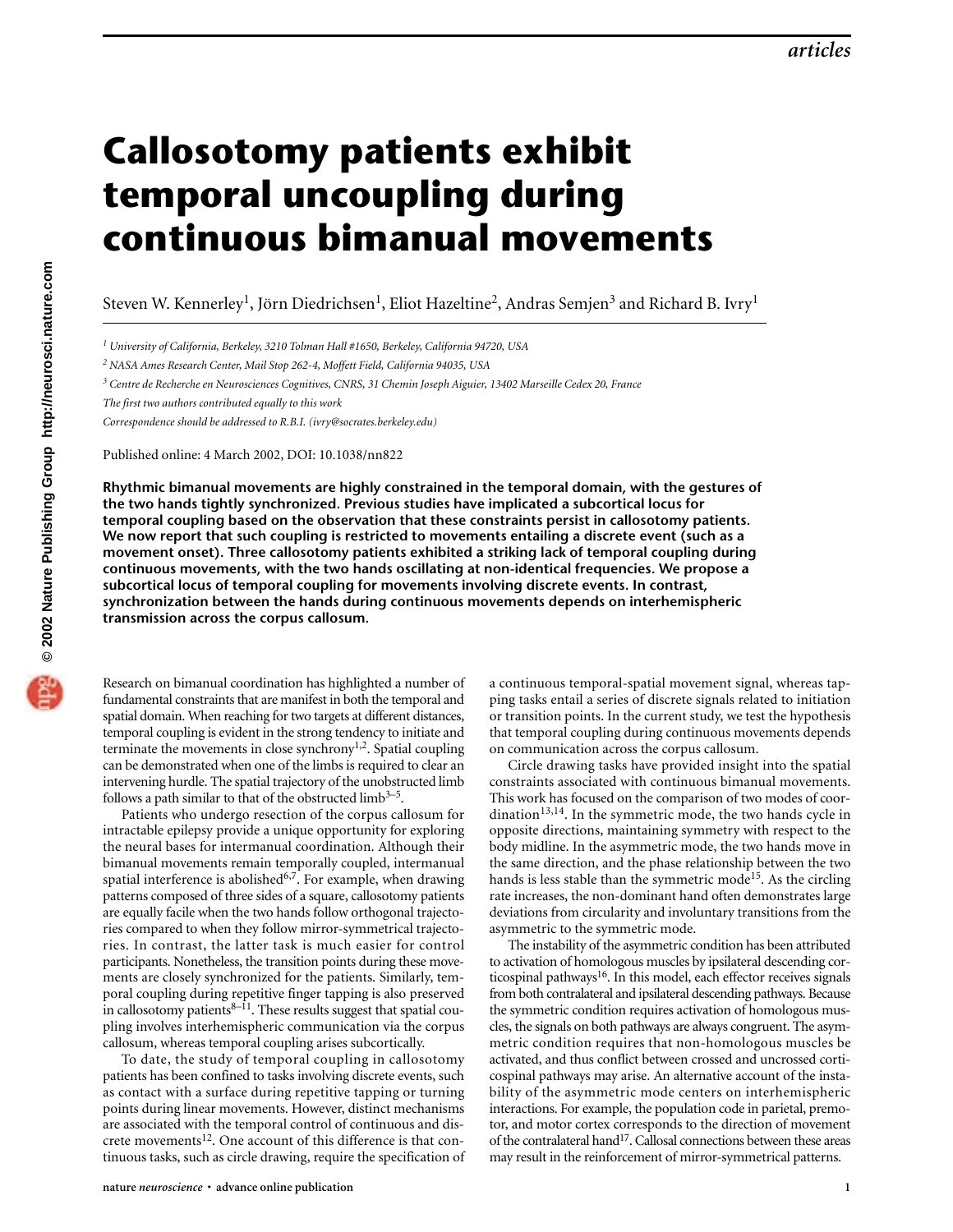# *articles*



**Fig. 1.** Temporal uncoupling during a single trial of symmetric, maximum rate circling in a patient. (**a**) Control subject. (**b**) Callosotomy patient VP. Position (top) and velocity along the *y*-axis (middle) of all the cycles within a single trial for the left (red) and right (blue) hands. Bottom, relative phase relationship between the two hands. Point estimates of relative phase were calculated by determining the time of occurrence of every North/South point of the nondominant hand relative to two successive North/South points of the other hand. Negative values indicate a left-hand lead. The control participant shows synchronous movements with a stable phase relationship. For the patient, the right hand cycles at a higher frequency, causing a continuous drift in the phase relationship (that is, phase wrapping).

pling during continuous movements. In the second experiment, a modified finger-tapping task was used to allow a direct comparison of temporal coupling during continuous and discrete movements. The results support the hypothesis that the neural components underlying bimanual coordination differ for these two types of movements.

To investigate spatial and temporal constraints during continuous bimanual movements, we tested three callosotomy patients in two experiments. In the first experiment, we tested bimanual circle drawing, performed under both symmetric and asymmetric conditions. If spatial coupling results from interactions involving ipsi- and contralateral corticospinal projections, then the patients should also show greater stability during symmetrical circling, similar to controls. Alternatively, if spatial coupling depends on interhemispheric interactions involving callosal fibers, the patients should not exhibit performance differences between the two conditions. Both patterns of movements in this experiment provide a measure of temporal cou-

# **RESULTS**

Sample trials from a control participant and a callosotomy patient on the circle drawing task demonstrate a marked difference in temporal coupling (**Fig. 1**). The patient's hands cycle at different speeds, whereas the control participant's hands remain tightly synchronized. We examine temporal coupling by looking at frequency and relative phase. By comparing the symmetric and asymmetric conditions, we also evaluate spatial coupling. For all dependent variables, separate ANOVAs for the callosotomy and control groups were conducted on the data of individual trials, with the participants included as a factor.

**Fig. 2.** Callosotomy patients exhibit a large difference in cycling rate between the two hands. (**a**) Mean cycling rate averaged over the two hands; error bars indicate between-subject standard error. Controls are slower during asymmetric movements at preferred rate ( $F_{1,90}$  = 45.8,  $p$  < 0.001) and maxi-

mum rate (*F*1,276 = 238.5, *p* < 0.001). The callosotomy patients maintain a similar rate for symmetric and asymmetric movements at both rates (preferred,  $F_{1,120}$  = 2.6, *p* = 0.11; maximum, *F*1,278 = 2.1, *p* = 0.15). (**b**) Mean absolute difference in cycle duration between the two hands, calculated on a trial-by-trial basis. For both the controls and patients, the rate by mode interaction was significant (controls, *F*1,177 = 9.3, *p* < 0.005; patients,  $F_{1,193} = 4.2, p < 0.05$ ). However, whereas the controls showed less stability for the asymmetric mode at both rates, the absolute difference in cycle duration for the patients goes in opposite directions for the two rates.

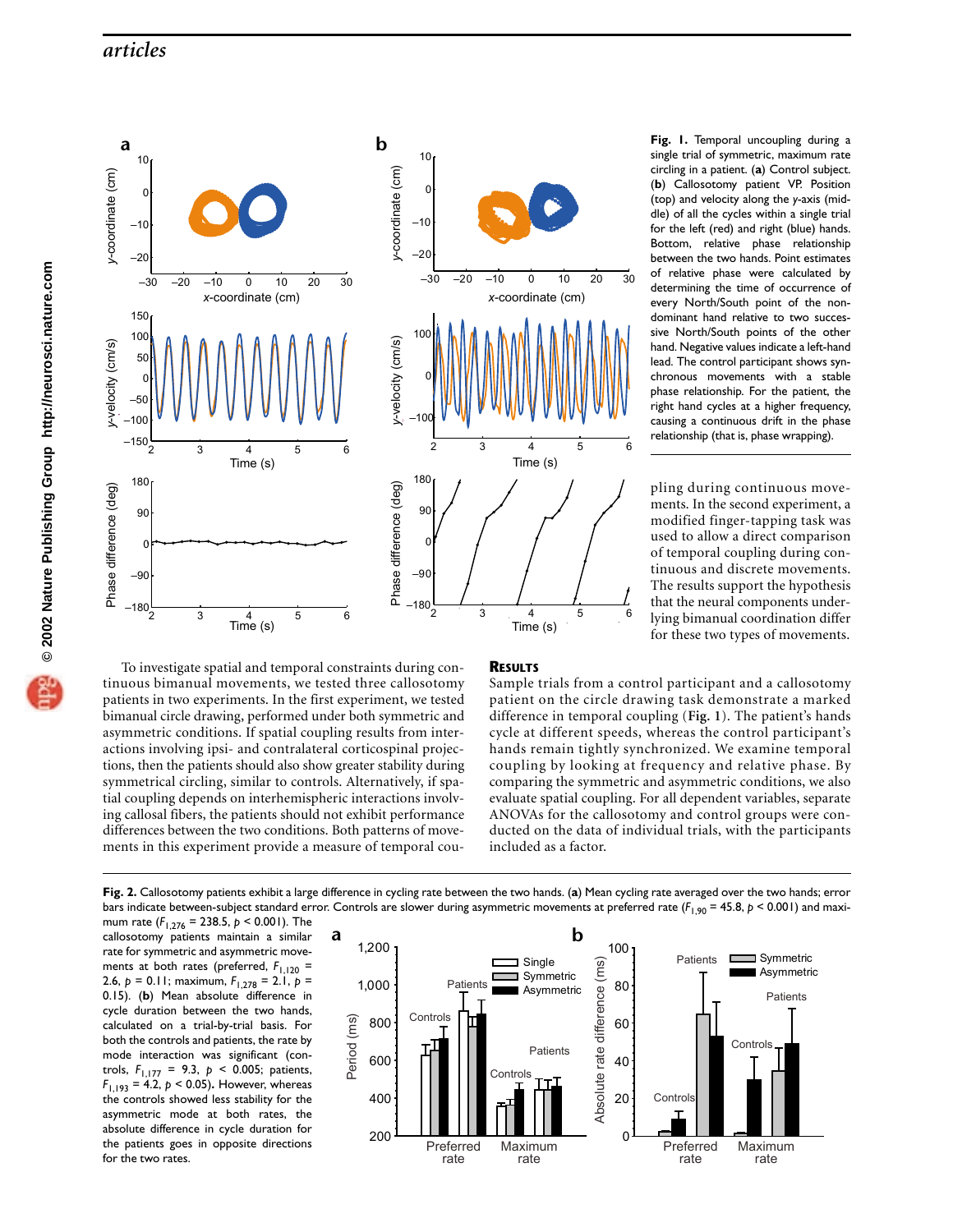**Fig. 3.** Increase in instability during asymmetric circling at maximum rate is only found in performance of control participants. The coefficient of variation is a normalized measure of rate variability and is calculated by dividing the within-trial standard deviation by the mean cycle duration.

## **Circling frequency**

The duration of each cycle was defined as the time between two successive south point crossings. The control participants and callosotomy patients performed the tasks at comparable rates (**Fig. 2a**). To assess frequency coupling, we calculated the absolute difference in mean cycle duration between the two hands for each trial (**Fig. 2b**). For the controls, frequency coupling during symmetric movements is indicated by the finding that the difference in cycle duration was less than 3 ms for both preferred and maximum rate conditions. In the asymmetric conditions, the mean absolute difference increased, reaching 29 ms for circling at maximum rate. In contrast, the callosotomy patients showed a pronounced difference between the two hands in cycle duration for all conditions, indicating some degree of frequency uncoupling. This was also evidenced by the finding that in 29% of the preferred rate and 64% of the maximum rate trials, one hand lapped the other at some point of the trial (**Fig. 1b**). Lapping was only present for the controls on 2% of the preferred rate trials and 21% of the maximum rate trials.

We assessed the effects of spatial coupling by comparing performance in the symmetric and asymmetric modes. The control participants circled more slowly during asymmetric movements for both rate conditions (**Fig. 2a**). In contrast, the patients showed no difference between the symmetric and asymmetric conditions when circling at maximum rate. A pronounced difference in the maximum rate condition between the controls and patients was also observed in terms of rate variability (**Fig. 3**). The controls became much more variable in the asymmetric mode ( $F_{1,275} = 65.5$ ,  $p < 0.001$ ). Whereas the callosotomy patients were more variable during bimanual circling, they were equally variable in both modes of bimanual coordination ( $F_{1,278} = 0.17$ ,  $p = 0.68$ ). Thus, the patients failed to show an increase in either the mean or variability of cycle duration in the asymmetric condition.

# **Relative phase**

The phase relationship between the two hands provides a finergrained analysis of temporal coupling (**Fig. 4**). This control subject's performance showed strong phase coupling during



symmetric movements, with only a slight lead of the dominant hand. The variability of the relative phase distribution increased during asymmetric circling, especially in the maximum rate condition. Moreover, the right hand led the left hand by an average of 35° in the latter condition. Similar results were obtained for the other two control subjects.

The histograms for the callosotomy patient, JW, demonstrated considerable phase uncoupling. In all four conditions, the distribution of phase differences was widely dispersed. The results for a second callosotomy patient, VP, were similar. VJ showed greater temporal coupling than the other two patients. The mean rate for the two hands was within 16 ms in all bimanual conditions, and her phase difference distributions were less dispersed. Nonetheless, these distributions were more variable than those observed in the controls.

The group analyses of the variability of relative phase (**Fig. 5**) mirror what was found for the rate difference (**Fig. 2b**), indicating that the fluctuations in relative phase result in large part from the differences in rate. Within the control group, the circular standard deviation increased from the symmetric to asymmetric mode for preferred rate ( $F_{1,42} = 50.3$ ,  $p < 0.001$ ) and maximum rate condition  $(F_{1,135} = 92.4, p < 0.001)$ . Phase coupling during symmetric movements was largely unaffected by rate; the sharp loss of phase stability became manifest during asymmetric movements at maximum rate. The callosotomy patients showed a higher variability of the relative phase than the controls in all conditions, consistent with a lack of phase coupling. Whereas the standard deviation of relative phase for the patients was similar for the symmetric and asymmetric mode in the preferred rate condition  $(F_{1,57} = 0.98)$ , they showed greater variability for the asymmetric



**nature** *neuroscience* **• advance online publication 3**

**Fig. 4.** Increased dispersion of relative phase in a patient. (**a**) Control participant; (**b**) callosotomy patient JW. Top, preferred rate; bottom, maximum rate. Left column, symmetric condition; right column, asymmetric condition. Within each histogram, the arrows  $(\vec{M})$ indicate the mean of *N* relative phase estimations, averaged over all trials and cycles,

$$
\frac{\vec{M} = \sum_{i=1}^{N} \vec{P}_i}{N}
$$

where  $\vec{P}_i$  is a unit-length vector in the direction of the *i*<sup>th</sup> estimation of relative phase. The direction of the arrow indicates the mean relative phase, whereas shorter length indicates greater dispersion of relative phase.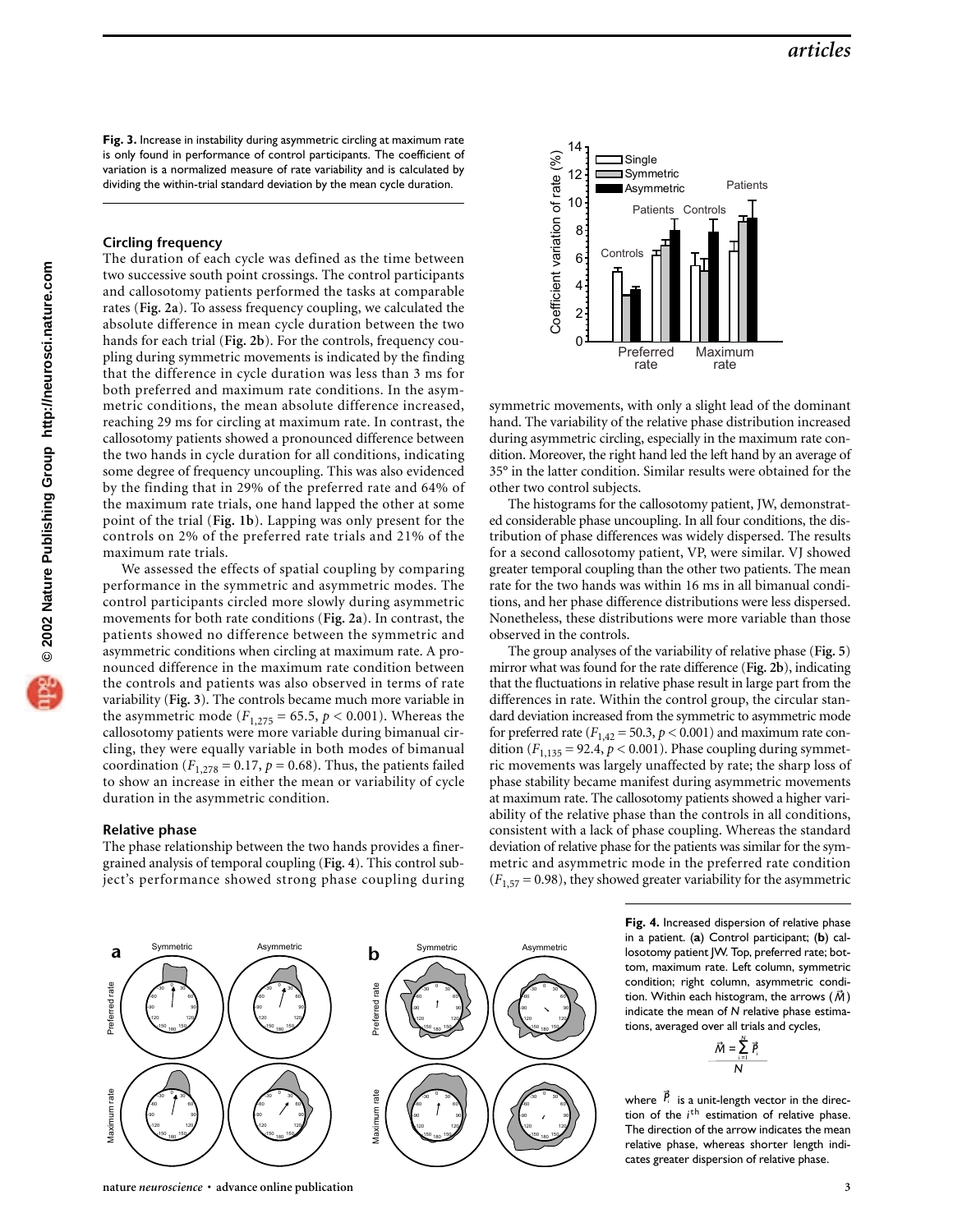

**Fig. 5.** Summary of relative phase variability for controls and callosotomy patients. Circular standard deviation<sup>32</sup> of relative phase within each trial.<br>s.d. =  $\sqrt{-2} \log R$ , where R is the length of the mean vector  $\vec{M}$  (**Fig. 4**).

condition than for the symmetric condition when performing at maximum rate  $(F_{1,136} = 31.1, p < 0.001)$ .

### **Phase transitions**

Phase transitions provide an important indicator of pattern instability. These were defined as reversals in direction for one hand that remained stable for at least one cycle. In accord with previous findings14, the controls had such transitions only during asymmetric circling, and of the seven observed transitions, six occurred during the maximum rate condition. In contrast, phase transitions were evenly distributed across symmetric (*n* = 6) and asymmetric  $(n = 7)$  modes for the callosotomy group. For both groups, the reversal in direction was associated with the non-dominant hand (100% for controls; 77% for callosotomy patients).

## **Continuous versus discrete finger movements**

Given the surprising lack of temporal coupling demonstrated by the patients in the circle drawing task, a second experiment was conducted in which we directly compared continuous and discrete repetitive movements. Bilateral index finger movements were produced under two types of instructions: continuous, in which there should be a smooth transition between flexion and extension phases, and discrete, in which a brief pause should be inserted before each flexion phase. To minimize external constraints, all movements were performed without the fingers contacting the table surface, with eyes closed, and at a self-selected pace. The controls and callosotomy patients adopted a similar pace during the continuous condition (mean cycle durations of 596 and 559 ms, respectively). The insertion of a pause in the discrete movement condition led to longer cycle duration for both controls (904 ms) and patients (1,580 ms). The difference is primarily due to one patient who inserted an average pause of 1800 ms between each cycle.

Temporal coupling was assessed by identifying the onset of the downward movement of each tap and defining cycles as the interval between successive onsets. The callosotomy patients and controls showed similar temporal coupling between the two hands in the discrete tapping condition (**Fig. 6**). However, the callosotomy patients showed a substantial reduction of temporal coupling in the continuous condition  $(F_{1,42} = 226.0,$  $p < 0.001$ ). For the individual patients, the increases in the standard deviation of relative phase were 190% (VJ), 229% (VP) and 434% (JW). The controls showed no difference in temporal coupling between the two condition ( $F_{1,42} = 0.06$ ). Thus, despite the general similarity of the movements required for both conditions, the callosotomy patients became essentially uncoupled when the movements were performed continuously.

#### **DISCUSSION**

In the first experiment, we investigated the role of the corpus callosum in spatial and temporal coupling during continuous bimanual circle drawing. Spatial coupling is inferred by the reduced stability observed when the circles are produced asymmetrically (non-homologous movements) compared to symmetrically (homologous movements). The results from our control group are consistent with previous reports $13,14$ . In the asymmetric condition, the control participants moved at a slower rate, exhibited increased variability in rate and relative phase, and showed occasional phase transitions toward the more stable symmetric mode. In contrast, with the exception of the increased variability in phase coupling during maximum rate performance, the callosotomy patients group did not exhibit differences between the symmetric and asymmetric modes of coordination. Moreover, they were equally likely to exhibit phase transitions in the symmetric condition as in the asymmetric condition.

The spatial trajectory of continuous movements has been hypothesized to result from the output of two oscillators, one for the  $y$ - and the other for the *x*-component<sup>18</sup>. Spatial coupling during bimanual movements can be attributed to cross-talk between the *x*- and *y*-oscillators associated with each hand. In the symmetric mode, both pairs of oscillators are in-phase; in the asymmetric mode, the *y*-oscillators are in-phase, and the *x*-oscillators are in opposite phase. The neural locus of these interactions has been hypothesized to occur at a spinal level, resulting from the integration of contra- and ipsilateral corticospinal projections<sup>16</sup>. Support for this hypothesis comes from the finding that individual differences in the degree of instability are related to the magnitude of ipsilateral evoked motor potentials following transcranial magnetic stimulation (F.A. Kagerer, J.J. Summers, S.A. Wilson & A. Semjen, *Soc*. *Neurosci*. *Abstr*. **30**, 553–554, 2000).

However, our results challenge an account based on ipsilateral corticospinal projections, given that these remain intact in callosotomy patients. Rather, it seems that spatial interactions reflect communication across the corpus callosum. Following resection of these fibers, the patients show little evidence of a difference between the symmetric and asymmetric modes of coordination during biman-



**Fig. 6.** Dissociation of temporal coupling during continuous and discrete movements in a modified tapping experiment. Circular standard deviation of relative phase in the continuous and discrete conditions.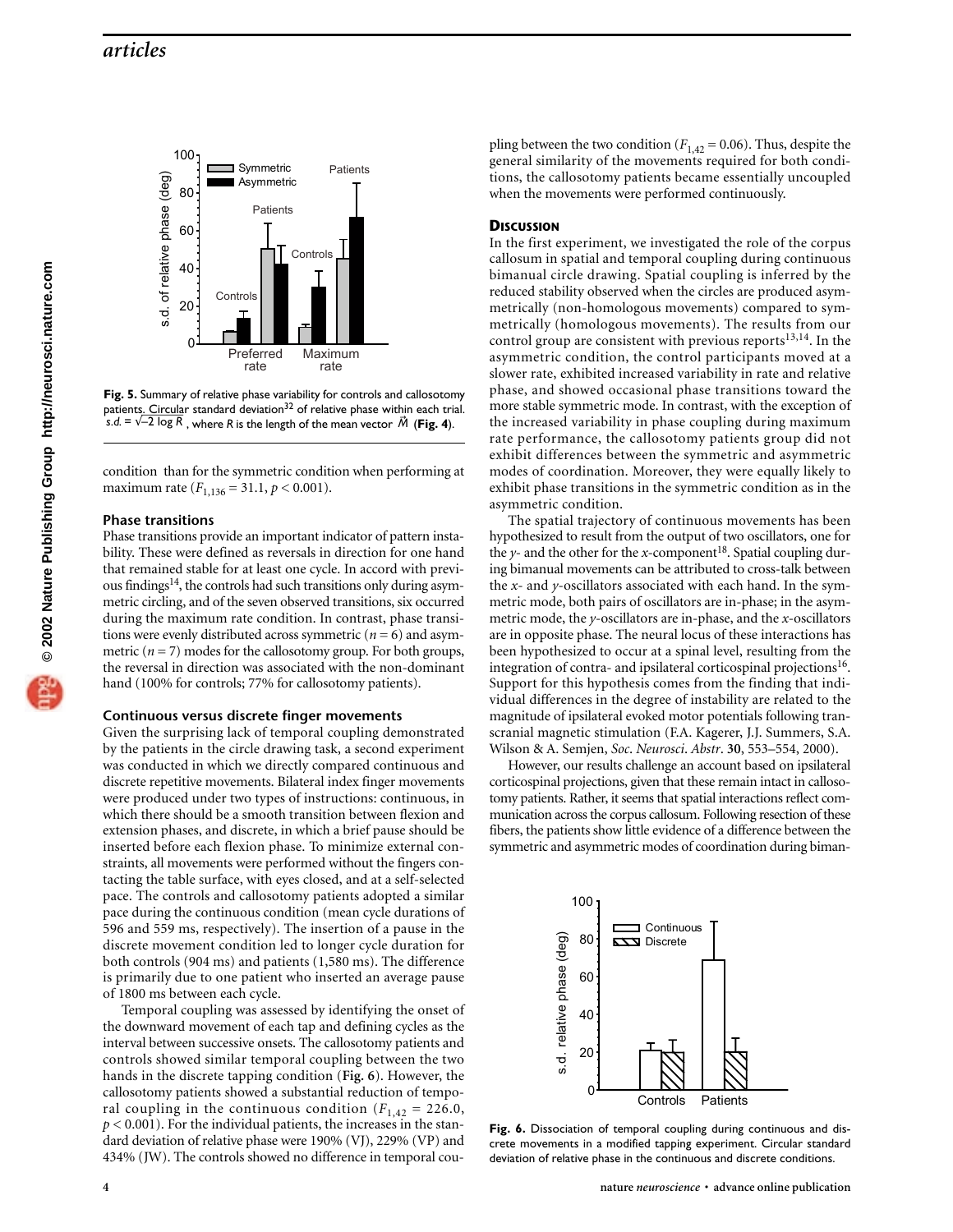ual circle drawing. This finding is similar to what has been reported during bimanual movements of orthogonal lines<sup>6</sup> and even in more abstract tasks involving spatially incompatible stimulus–response mappings19. A cortical locus of spatial coupling may involve neural codes related to movement direction<sup>17,20</sup> or muscle activity<sup>21</sup>. Neurons in the left and right hemispheres with mirror-symmetric directional tuning or associated with homologous muscles could reinforce each other<sup>22</sup>. Conflict between neurons with different directional or muscular tuning would be generated in the asymmetric condition, resulting in greater instability. Without the callosum, these interactions are absent. Given that the patients studied in the present report have undergone a complete resection of the callosal fibers, we can not infer which cortical areas are involved in such interactions, although several studies point to a critical role for the parietal cortex<sup>7,23</sup>.

Callosotomy patients show temporal coupling during bimanual production of relatively discrete spatial patterns<sup>6</sup> or finger tapping<sup>8,10</sup>, movements in which a discrete event (e.g., table contact) defines each cycle. Even when producing self-initiated or visually triggered single responses with the two hands, movement initiation times are closely synchronized, although variability may be higher than in control participants<sup>24</sup>. The current results provide the first demonstration that temporal coupling can also be markedly reduced during continuous bimanual movements. This was shown both in the frequency differences between the hands and the high variability of relative phase. The latter effect could be the result of high levels of noise in motor implementation processes, in which a high degree of asynchrony arises following a common input signal to the two hands. However, as indicated by the absolute rate difference, the two hands moved at different frequencies on many trials.

A direct comparison of continuous and discrete movements in the second experiment confirmed that temporal uncoupling in the callosotomy patients was limited to continuous movements. This finding is consistent with recent studies that have shown a dissociation between the temporal control of discrete and continuous movements. Measures of temporal consistency during unimanual tapping and continuous circle drawing are not correlated in normal individuals<sup>12,25</sup>. Moreover, whereas patients with unilateral cerebellar lesions exhibit increased temporal variability when tapping with their impaired, ipsilesional hand, no differences are found between the impaired and unimpaired sides on similar measures obtained during continuous circle drawing (R.M. Spencer, R.B. Ivry & H.N. Zelaznik, *Ann*. *Meeting Cogn. Neurosci. Soc*., **152**, 2001).

These results have been interpreted to indicate that the timing processes involved in discrete and continuous movements are distinct, with the cerebellum especially important for event timing, conditions in which the temporal goal is part of the movement representation. The cerebellar contribution to event timing is in terms of absolute timing, serving, for example, to ensure that a series of movements consistently matches the target interval during repetitive tapping. During continuous movements, such control may be achieved indirectly. In circle drawing, a constant rate can be achieved by maintaining a constant angular velocity. In our modified tapping task, in which the fingers did not contact an external surface, temporal consistency could be achieved by maintaining a smooth transition between flexion and extension. This form of control is not possible when pauses are inserted before each flexion cycle, or as in previous experiments, the movements are perturbed by contact with an external surface. Under such conditions, we assume temporal control is achieved by representing the target intervals between successive events.

It has been suggested that for discrete movements, temporal coupling arises through a common gating mechanism that constrains movement initiation to occur simultaneously for both hands<sup>26,27</sup>. Because such temporal coupling persists in callosotomy patients<sup>6</sup>, this gating mechanism has been hypothesized to be subcortical. Continuous movements do not seem to require this gating mechanism once the movement is initiated. Nonetheless, as seen here, such movements remain tightly coupled in normal individuals. A single mechanism is likely sufficient to account for both spatial and temporal interactions during continuous movements in normal participants. For instance, coupling of motor commands or proprioceptive inputs from the two limbs<sup>28</sup> could maintain a stable phase relationship and support symmetric movements. Evidence favoring a common mechanism comes from the finding that temporal coupling in healthy control participants is tighter for symmetric movements $14$ . Both spatial and temporal coupling of continuous movements is greatly attenuated in callosotomy patients, indicating that these forms of coupling reflect neural communication across the corpus callosum.

### **METHODS**

**Participants.** Three callosotomy patients (45–48 years old) completed both experiments. The operations were performed for JW and VP in 1979 (ref. 29) and for VJ in 1995. MRI has confirmed complete resection of callosal fibers for JW30 and VJ7**.** VP has some remaining fibers in the ventrorostral portion of the corpus callosum<sup>31</sup>. JW and VP are righthanded; VJ is left-handed. Four right-handed control participants (43–55 years old) were also tested, with two of them completing both experiments. The experimental protocol was approved by the Committee for Protection of Human subjects at UC Berkeley.

**Procedure.** In the first experiment, two circles, 10 cm in diameter, were displayed on a table surface in front of the participants. Participants were tested under uni- and bimanual conditions. On each trial, the participants continuously traced the designated circle(s) for 8 s. Within each condition, the participants were required to move in the clockwise direction for one block of trials and in the counterclockwise direction for a second block. Thus, in the bimanual conditions, the factorial combination of the two directions resulted in two blocks of symmetric circling and two blocks of asymmetric circling. All conditions were tested at preferred and maximum rate. Subjects set their own criterion for the preferred rate. For the maximum rate, they were instructed to go as fast as possible while still being able to execute the task. The instructions indicated that the hands might become unstable during a trial and that they should not resist changes in movement direction.

A tone was used to indicate the start and end of each trial. Before the start of the trial, the subjects placed their index finger(s) on the circle(s) at the farthest point. Each block consisted of four trials. For the first sixteen blocks, each movement type was performed first in preferred rate and immediately followed by maximal rate. The last 12 blocks were all performed at maximal rate, with each bimanual condition performed twice.

A modified tapping procedure was used in the second experiment. The subjects positioned themselves so that their wrists were raised about 20 cm above and parallel to the table surface. In the continuous condition, the subjects were instructed to make continuous flexion-extension movements restricted to the left and right index fingers. In the discrete condition, they were required to insert a brief pause before the onset of each flexion cycle. The structure of the trials and test blocks was as in the first experiment, except that each trial lasted 12 s. All movements were made with the eyes closed.

**Data acquisition and analysis.** Movements were recorded at 137.6 Hz with a miniBIRD magnetic tracking system (Ascension, Burlington Vermont), with receivers attached to the tip of each index finger. Based on the zero crossings in the instantaneous velocity along the *x* and *y* directions (**Fig. 1**), the circles were divided into four quadrants separated by the four cardinal points (labeled north, south, west, east). All analyses were